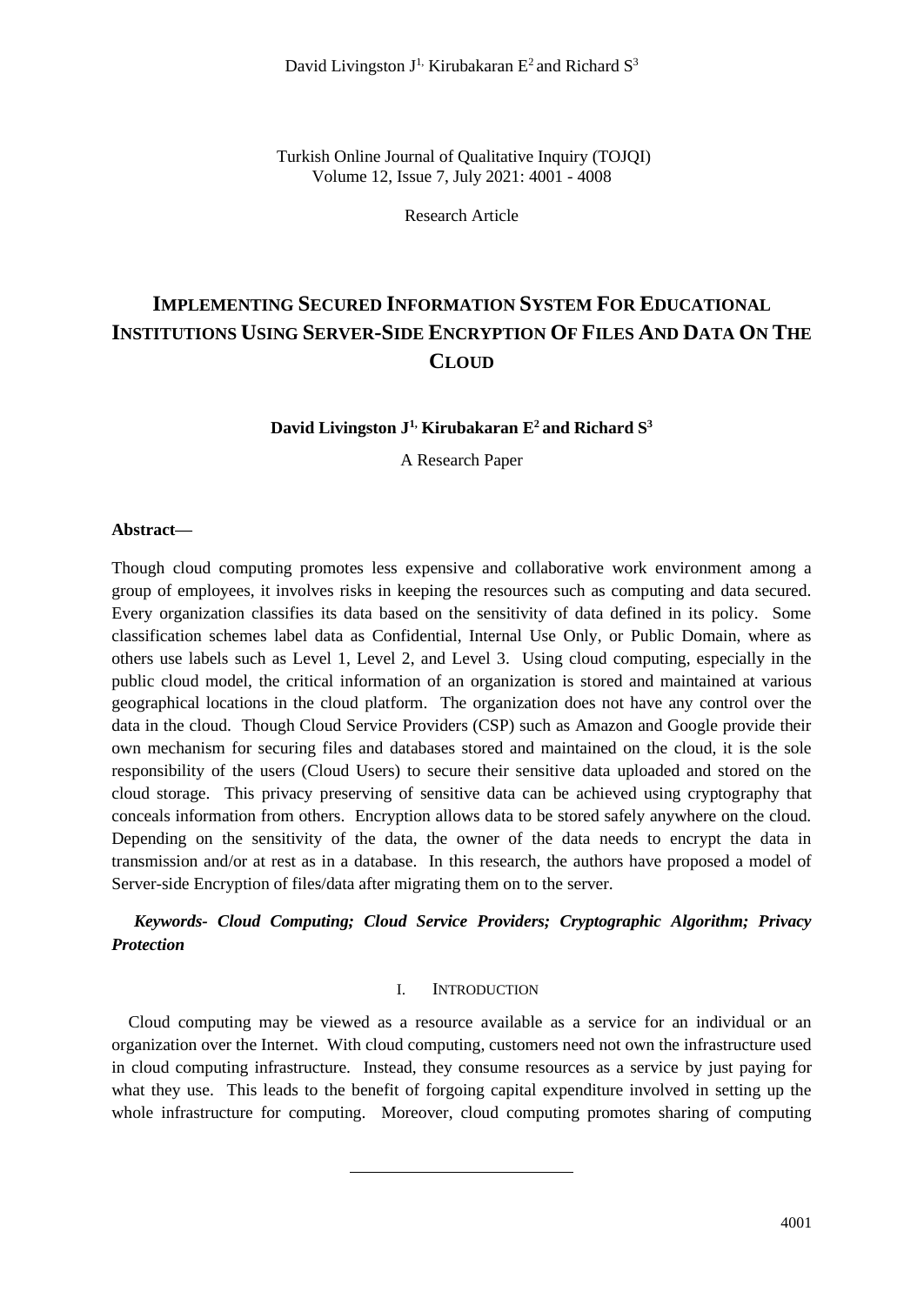power among multiple users. This results in improving the utilization rate of computing resources such as servers, which are not sitting dormant for lack of use in the cloud.

It has been reported that 61% of enterprises are currently using public clouds, 38% are using private clouds and 29% are using hybrid clouds. Large enterprises have slack resources, both financial and technical to afford deploying private clouds, whereas, Micro, Small and Medium Enterprises (MSMEs) tend to avail public clouds which are appropriate for them due to their limited financial and IT capabilities. In cloud computing, especially in the public cloud model, the critical information of an organization is stored on the storage at various geographical locations in the cloud platform. The organization does not have any control over the data in the cloud. To protect such data, traditional security mechanisms are used.

One of the most important tools for protecting data is cryptography. Cryptographic algorithms are made available to the public, cryptanalysts and computer engineers so that they get a chance to examine them for weaknesses. Despite the threat from cryptanalysts, cryptography has emerged as the safest way to transfer data across networks. There are three factors that determine the strength of encryption process of an encryption algorithm. They are: (i) strength of the algorithm, (ii) secrecy of the key and (iii) length of the key. In the previous paper written by the same author, the authors have come up with a client/server model for preserving the privacy of data on the cloud [1].

Encryption of plain text in a file/database can be done either at the client or on the server. The sensitive data must be encrypted at the client side using one of the symmetric cryptographic algorithms like AES (Advanced Encryption Standard) before moving them on to the cloud. For encrypting non-critical textual data, the authors have proposed a modified version of play-fair algorithm. Searchable encryption is also possible with the help of modified play-fair algorithm using the client/server model of data privacy [2]. In this paper, the authors have tried implementing the server-side encryption of cryptography on data after its migration to the remote server.

### II. COMPARISION OF MAJOR CLOUD SERVICE PROVIDERS

Some of the Multi National Companies (MNCs) that provide cloud services in India are Amazon, Google and Microsoft. Among the three, Google is the one which provides its services in three different forms namely Infrastructure-as-a-Service (IaaS), Platform-as-a-Service (PaaS), and Softwareas-a-Service (SaaS). Though IaaS is provided by both Google and Amazon, Amazon took its lead by providing its services since 2006 in the cloud market. Amazon Web Services (AWS) is the cloud platform provided by **Amazon**. Today, AWS provides a highly reliable, scalable, low-cost infrastructure platform in the cloud that empowers hundreds of businesses in 190 countries around the world. AWS provides Infrastructure-as-a-Service (IaaS) offerings in the cloud for organizations requiring computing power, storage, and other services. AWS offers a number of infrastructure-related services, which include: Elastic Compute Cloud (EC2), Simple Storage Service (S3), Simple Queue Service (SQS), CloudFront, and Simple DB. Moreover, Amazon provides a set of development tools for developers that include CodeStart, CodeCommit, CodeBuild, CodeDeploy, CodePipeline and Cloud9. Amazon's Cloud9 supports almost all programming languages such as C, C++, Java, PHP, Python, Node.js, Go and Ruby.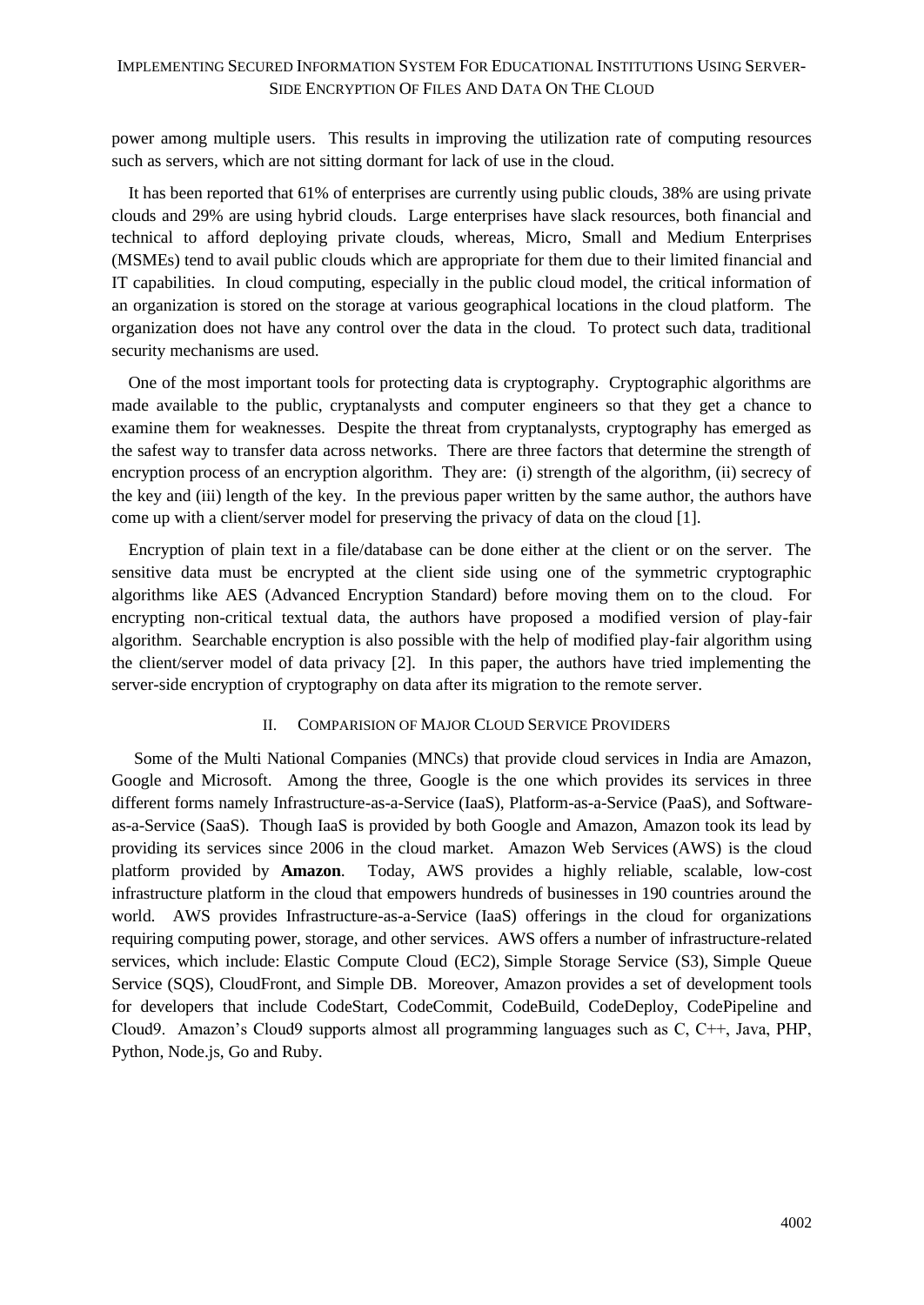

**Figure-1: Some of the Popular Cloud Service Providers**

Microsoft Azure is a PaaS offering from Microsoft for building, testing, deploying, and managing applications online through a global network of Microsoft-managed data centers [3]. Azure supports a range of application programming languages, including JavaScript, Python, .NET and Node.js [4]. Platform as a Service (PaaS) is provided by Google in the form of Google App Engine, which serves applications on Google's infrastructure. Google App Engine standard environment supports Java, Python, PHP, Go and Node.js [5].

With Google Docs, users can create and edit text documents right in the web browser without the need for word processor or spreadsheet software installed on the local computer. It allows multiple people work at the same time on the same document, and each person can see the changes made by others as soon as they save their work [6]. Google Calendar lets the user organize his/her schedule and share events with co-workers and students. With this Google App, it is easy to keep track of the daily schedule of its user. Google Contacts, the address book manager of Gmail lets the user keep track of all the contacts, which include the contact details of colleagues and students.

Google Blogger is a free publishing platform provided by Google. It is designed to be a tool for writers to upload their contents on their blogs using an easy to use editor online [7]. With the help of Blogger, authors can publish their articles on their personal web site called blog that can be accessed by many through browsing the net worldwide. With Google Classroom, educators can create classes, distribute assignments, send feedback, and manage the student activities in one place. Educators can set up classroom in minutes and can communicate with students and their guardians in one convenient place [8]. Though the cloud services such as SaaS, PaaS and IaaS are provided by one or more of the cloud providers, Google is good at providing SaaS offerings to an organization that makes use of collaborative work environment.

#### III. CLOUD SERVICES FOR EDUCATION

Today's students access the Internet constantly for exploring the world of information. By accessing web portals such as Twitter, Facebook, and Gmail, students are already using Cloud Computing technology in their day to day life. Cloud Computing is an excellent technology for Educational Institutions which operate under budget shortage for setting up their own Information Technology infrastructure that require capital investment on resources such as computers, storage and networking devices.

Now-a-days, major Cloud Provider like Google provides free services to students as well as staff community for managing their email, contact list, calendar, documents, and their own websites. Educational Institutions can take advantage of the cloud-based solutions offered by various Cloud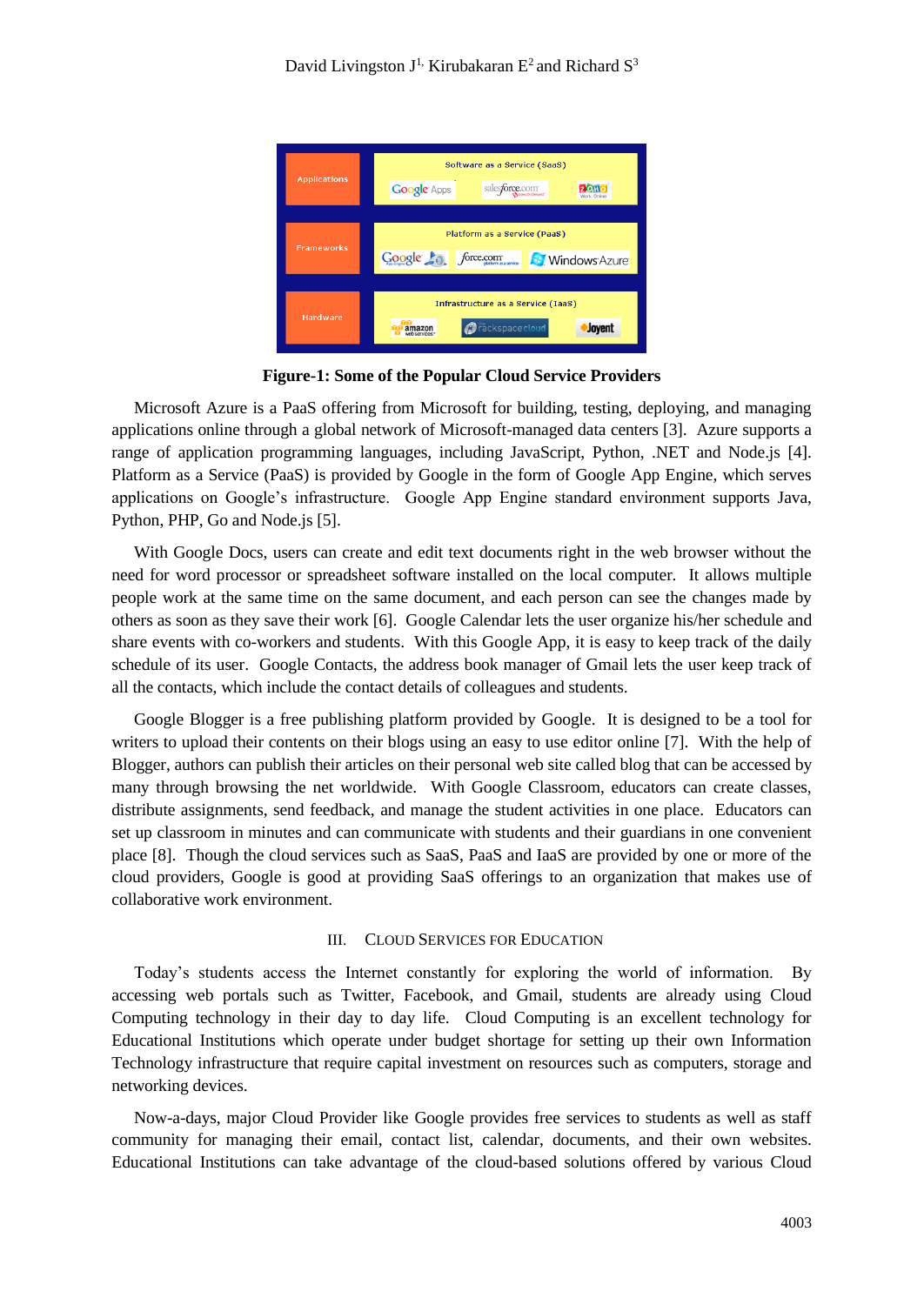Service Providers in order to equip their own student/staff members to do their teaching/learning process more effectively. In this paper, an analysis is made between the major Cloud Service Providers namely Amazon, Google and Microsoft from the point of view of their services provided for managing teaching/learning process in Educational Sector.

Software as a Service (SaaS) is the most widely used cloud computing service in higher education. Email is the most popular SaaS application in the cloud. SaaS covers a wide variety of other applications for managing teaching/learning process that include Content Management System (also called as Learning Management System), Student Information System (SIS) and applications for Academic Research. Using PaaS cloud offering, educational institutions can take advantage of the existing platforms available on the cloud through one of the service providers, without having them installed on their own systems located in the campus. This eliminates the need for installing all the necessary hardware and system software (such as OS, Compilers, Interpreters etc.) required to setup various platforms of their choice on the campus. Just by providing Desktops or workstations with an internet connection, students can work on multiple platforms for developing and testing programs using various programming languages.

Using IaaS on Google or AWS helps educational institutions minimize the up-front costs involved in setting-up and running the hardware such as servers, storage, and networking devices. Resources such as CPU, storage, and networking bandwidth are dynamically allocated among multiples tenants in IaaS. This enables sharing of resources and costs among a pool of users of IaaS, and improves the efficiency of systems that are often underutilized. The below figure (Figure-2) compares the services of SaaS, PaaS and IaaS cloud offerings for educational institutions to manage the teaching/learning process:



**Figure-2: Use of Cloud Services in Education Institutions**

Almost eight out of 10 (around 80 percent) respondents report that their institutions are using SaaS. Only four out of 10 respondents (around 40 percent) report that their institutions use Infrastructure as a Service (IaaS). Platform as a Service (PaaS) is the least widely used cloud service as it is meant for developers who can develop and deploy their own software (SaaS) over the Internet without downloads or installation [9].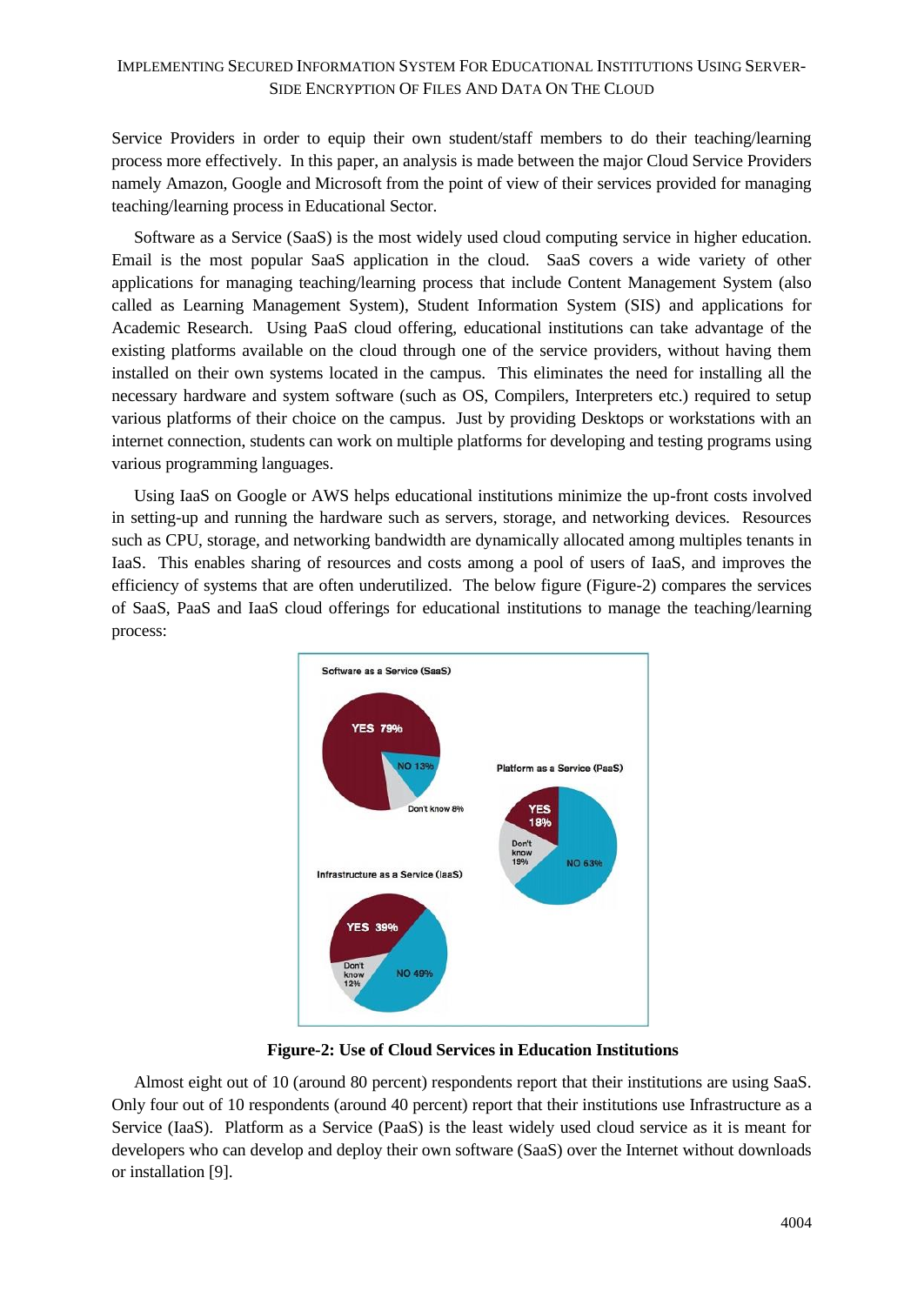#### IV. REVIEW OF EXISTING LITERATURE

In any research work, the researcher is expected to provide evidence of reading a certain amount of relevant literature in order to have some awareness of the current state of knowledge on the subject. The purpose of literature review is primarily to demonstrate the level of understanding of his/her research work. The major benefits of conducting a literature review area as follows:

- i) It helps the researcher to defend his/her choice of problem undertaken for research
- ii) It helps in determining what extent the research topic chosen is important and current.
- iii) It helps to get to know the background information required to ensure better comprehension of the research work

The literature search process of the literature review involves querying scholarly literature databases such as IEEE Explore, Science Direct, EBSCO Host, Pro Quest, Wiley Online Library, ACM Digital library. The following are some of the findings of the author during the literature review process. **Arjun Kumar et al** (2012) in their conference paper proposed a model, in which the data stored on the cloud will be encrypted by using the elliptic curve cryptography approach. According to this model, secret key is used to encrypt user's data on the cloud. On user's request, data stored on the cloud will be sent in encrypted form to the user. After arrival of data at the client side, data will be decrypted and made available to the client in plain text [10]. **Gurpreet Singh et al** (2013) in their journal article surveyed the existing encryption techniques and found that the AES algorithm is most efficient in terms of speed, time, and throughput [11].

**Fei Han et al** (2016) in their survey paper on "Searchable Encryption" classified the searchable encryption algorithms based on the mode of their operation. They have identified the algorithms that can be used for implementing searchable encryption on cloud data. They concluded that the searchable symmetric encryption enables its users search securely on the encrypted data on the cloud. According to them, data can be uploaded in encrypted form along with the secret keys. Receivers can securely search on it with the help of private keys generated and shared by the owner of the data [12].

**Surya Karunagaran et al** (2017) have identified in their journal article the differences between SMEs and large enterprises in adopting the cloud technologies. They found out that any enterprises that employ between 50 and 250 people and having an annual turnover not exceeding 50 million are termed as SMEs. They have also analyzed the issues that must be dealt with while adopting the cloud from users' perspective. They concluded that though there are differences in cloud adoption between SMEs and large firms at present, they are likely to diminish over a period of time as the technology matures [13].

**Nate Drake et al (2021)** in their article published online at techradar.com identified some of the best cloud services providers who provide Database as a Service for storing and managing data in a database on the cloud. He recommended the service provided by Cloud Providers such as Oracle, who use always-on encryption to keep the information safe and secure from intruders [14]. **Georgios Amanatidis et al (2007)** in their journal article proposed several searchable encryption schemes that are easy to implement and are defined based on standard cryptographic primitives such as block ciphers, symmetric encryption schemes, and message authentication codes [15]. **Erez Shmueli et al (2014)** have suggested a new architecture for achieving high level of data security while offering enhanced performance and total transparency to the application layer. They outlined the implementation details of their new architecture using various DBMS, which include Open Source MySQL [16].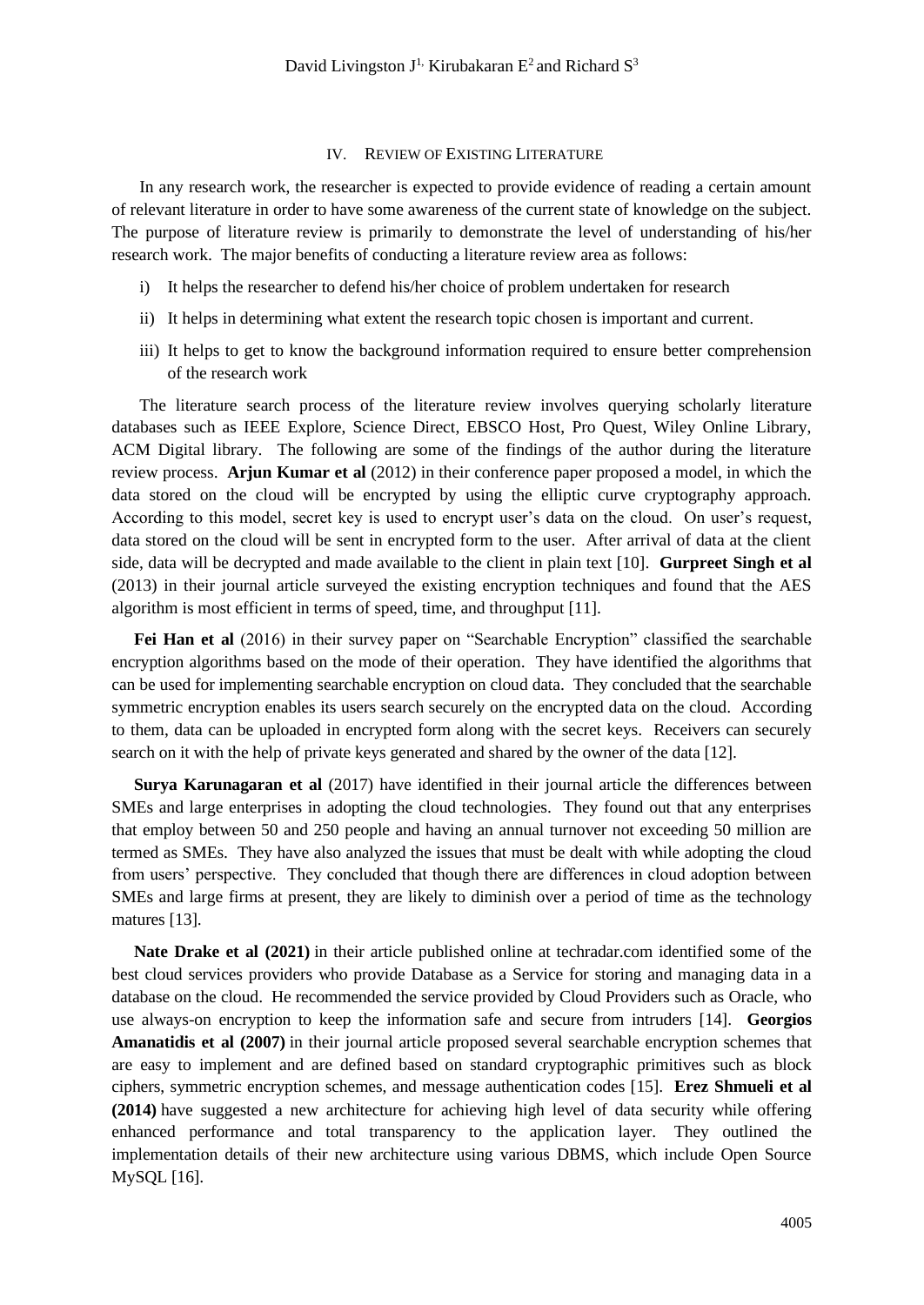**Zonda Wu et al (2012)** have devised a strategy for querying encrypted character strings stored in a database on the cloud. In this approach, they store index values along with the encrypted character strings in a database. During the query operation, the index values are queried first in order to filter out some of the tuples not related to the condition. The resultant tuples are decrypted at the client side and a refined query is executed for extracting the required data [17]. **Jianfeng Wang et al (2017)** in their journal article proposed a novel search scheme based on Invertible Bloom Filter (IBF) for outsourced database on the cloud. In this scheme, users can achieve verifiability of search result without the process of pre-counting. It also uses Multi Party Searchable Encryption (MPSE) algorithm for overcoming collision attack between the CSP and any malicious users [18].

**Clemens Heidinger et al (2013)** have proposed three novel data-transformation and queryexecution schemes for query processing of data in a database. They introduced three datatransformation and query-execution schemes SSEARCH, SMULTI-SEARCH, and SAPPROX for speeding up the query processing of databases [19]. **Ji Hong Kim et al (2013)** in his Book Chapter published by Springer proposed a new database encryption algorithm using Bloom Filter with the bucket index method. They also demonstrated the superiority of the proposed algorithm through several experiments [20].

### V. IMPLEMENTING DATA PRIVACY ON THE SERVER

In this research work, the primary concern is to upload the text files or excel worksheets securely onto the server machine which is maintained by a service provider on the internet or public cloud. By default, a User Interface (UI) is provided by the service provider of the public cloud or domain space, for uploading and managing the resources on the server. The UI provided for this purpose is known as Dashboard or Control Panel. In order to access the storage space available on the server through such UI, the user has to login first using valid credentials to prove him/her as a valid user. Then only he/she will be allowed to manage the resources on the server. Allowing everyone to access the Dashboard or Control Panel is not a good practice. Because, it gives the user complete access to all the resources uploaded and managed on the server that include databases. Hence, we need a tool such as *filegator* – a Open Source Software for file uploading and downloading from a particular folder on the server. With the help of OSS - *filegator*, users can login to the server for uploading and managing files in a particular folder on the server.

For Server-side encrypting of text files, encryption must take place as soon as the files are uploaded. Securing the content of a text file on the server can be done using Advanced Encryption Standard (AES). AES is a kind of symmetric encryption algorithm, which makes use of the same key for encryption as well as for decryption process. While encrypting the contents of a text file, encryption is applied line by line. The user has to provide the key at the time of encrypting the text file. After encryption, the encrypted file can be moved and kept in a subfolder named *Encrypted*. As soon as the encryption process is over, the original file having the plain text must be deleted from the server. Similarly, for securing the data on a database on a server, the data must be encrypted as soon as they are inserted or imported from an external source (.csv file).

Each and every file to be encrypted and kept on the server will use a unique key for its encryption/decryption process. There is a separate table created and maintained in MySQL database for managing the keys. The actual keys are encrypted and stored in a table (named *tbl2)* in the database on the server itself. A special key is used for encrypting the actual keys that are associated with each and every resource (be it a file or a table in the database) on the server. Hence, for encryption, we need two keys: one is the special key (key to encrypt the actual key) and the other one is the actual key itself.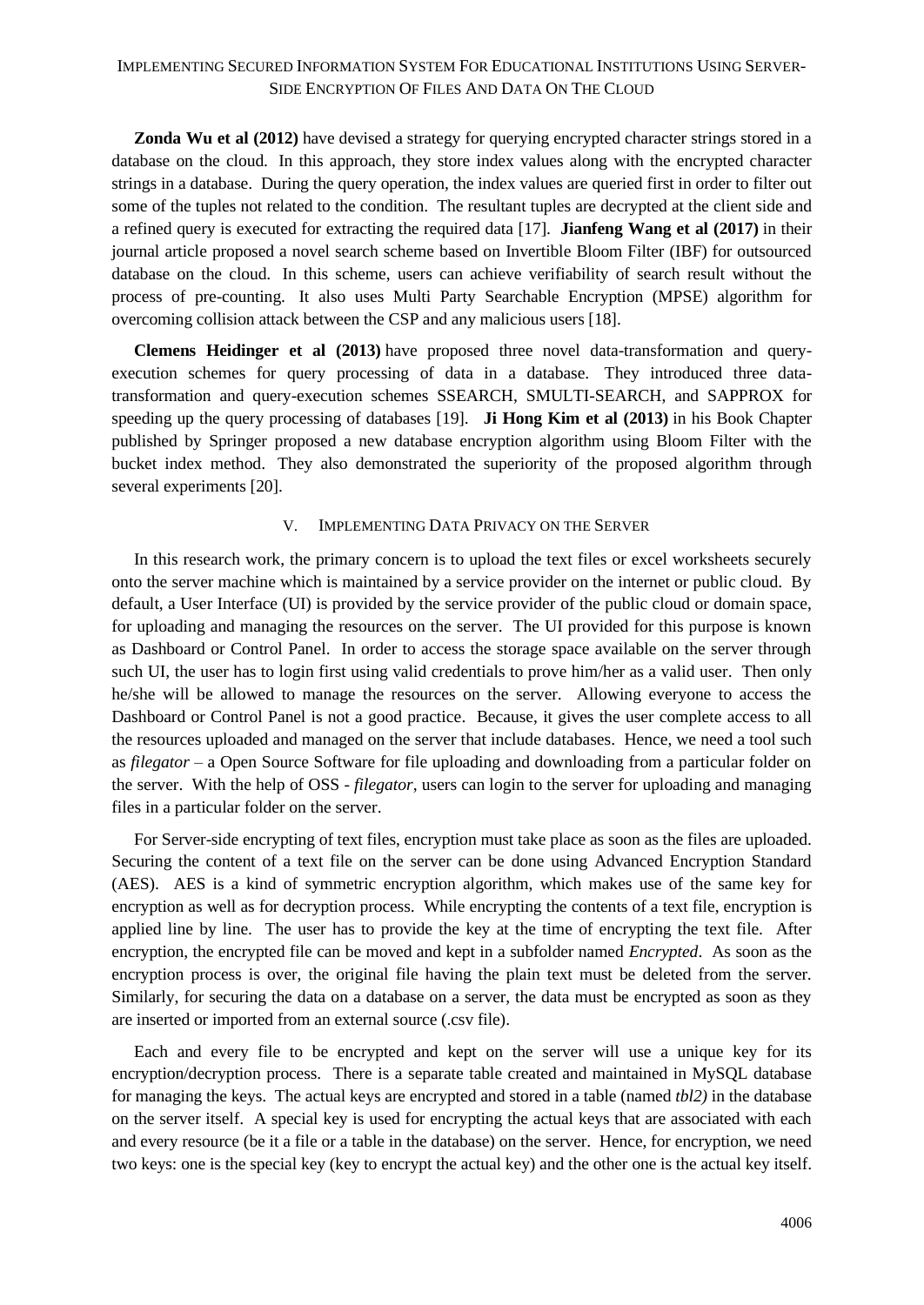The special key is used at the time of encryption as well as decryption. With the help of special key, we can decrypt and obtain the actual key used for decrypting the cipher text. Therefore, it is the duty of end user to keep the special key secret so that the privacy of data can be maintained successfully on the server.

### **CONCLUSION**

By knowing the various services provided by the Cloud Service Providers (CSPs), educational institutions can make use of them for improving their teaching/learning process that involves both staff and students. In this paper, the authors have done an analysis of various services provided by three major players of Cloud Computing for managing Teaching/Learning process effectively in Educational sector. The authors have also identified the need for an Open Source Software such as *filegator* that can be used for easily uploading and managing the files on the cloud. They have suggested the need for a symmetric encryption algorithm like Advanced Encryption Standard (AES) for storing sensitive data on the cloud. For searchable encryption, they have proposed an Extended Play-fair symmetric-key algorithm that can be used for securing non-sensitive data on the cloud.

#### **REFERENCES**

- [1] David Livingston J, Kirubakaran E, "Client/Server Model of Data Privacy using Extended Playfair Cipher for SaaS Applications on the Cloud", International Journal of Innovative Technology and Exploring Engineering, August 2019, DOI:10.35940/IJITEE.j9274.088101, <https://www.ijitee.org/wp-content/uploads/papers/v8i10/J92740881019.pdf>
- [2] David Livingston J., Kirubakaran E. (2021) Implementation of Extended Play-Fair Algorithm for Client-Side Encryption of Cloud Data. In: Peter J., Fernandes S., Alavi A. (eds) Intelligence in Big Data Technologies—Beyond the Hype. Advances in Intelligent Systems and Computing, vol 1167. Springer, Singapore. [https://doi.org/10.1007/978-981-15-5285-](https://doi.org/10.1007/978-981-15-5285-4_48) [4\\_48](https://doi.org/10.1007/978-981-15-5285-4_48)
- [3] [https://en.wikipedia.org/wiki/Microsoft\\_Azure](https://en.wikipedia.org/wiki/Microsoft_Azure)
- [4] <https://searchcloudcomputing.techtarget.com/definition/Windows-Azure>
- [5] <https://cloud.google.com/appengine/kb/>
- [6] <https://gsuite.google.com/learning-center/products/docs/get-started/#!/>
- [7] <https://www.investopedia.com/terms/g/google-blogger.asp>
- [8] [https://edu.google.com/k-12-solutions/classroom/?modal\\_active=none](https://edu.google.com/k-12-solutions/classroom/?modal_active=none)
- [9] <https://eschoolmedia.com/wp-content/uploads/2016/06/vion0622.pdf>
- [10] Arjun Kumar, Byung Gook Lee, HoonJae Lee, "Secure Storage and Access of Data in Cloud Computing", Conference Paper, October 2012, DOI:10.1109/ICTC.2012.6386854
- [11] Gurpreet Singh, Supriya, "A Study of Encryption Algorithms (RSA, DES, 3DES and AES) for Information Security", 2013, International Journal of Computer Applications, Volume 67– No.19, April 2013
- [12] Fei Han, Jing Qin, Jiankun Hu, "Secure Searches in the Cloud: A Survey", 2016, Journal of Future Generation Computer Systems, Available online at: <http://dx.doi.org/10.1016/j.future.2016.01.007>